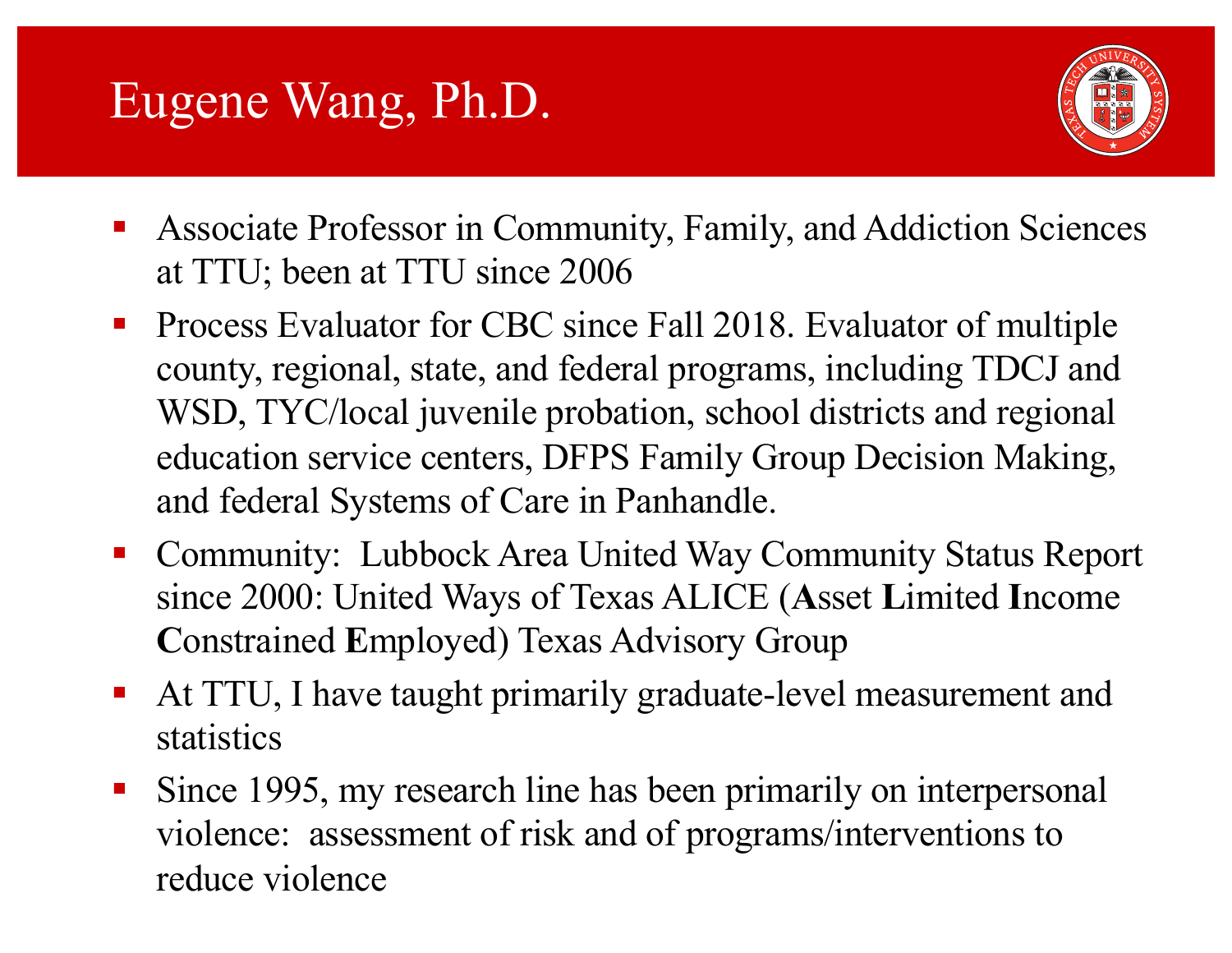

Reviewed recommendations from prior external evaluations going back to 2003: Freundlich & Gerstenzang (2003); UT Process Evaluation (2014); PCG (2014); Meadows/Deloitte (2019)

#### Recommendations:

- 1. Be driven by the local community
- 2. Improve CBC contracting
- 3. Create risk-sharing funding model
- 4. Increase transparency and accountability
- 5. Contribute to the evidence base to improve practice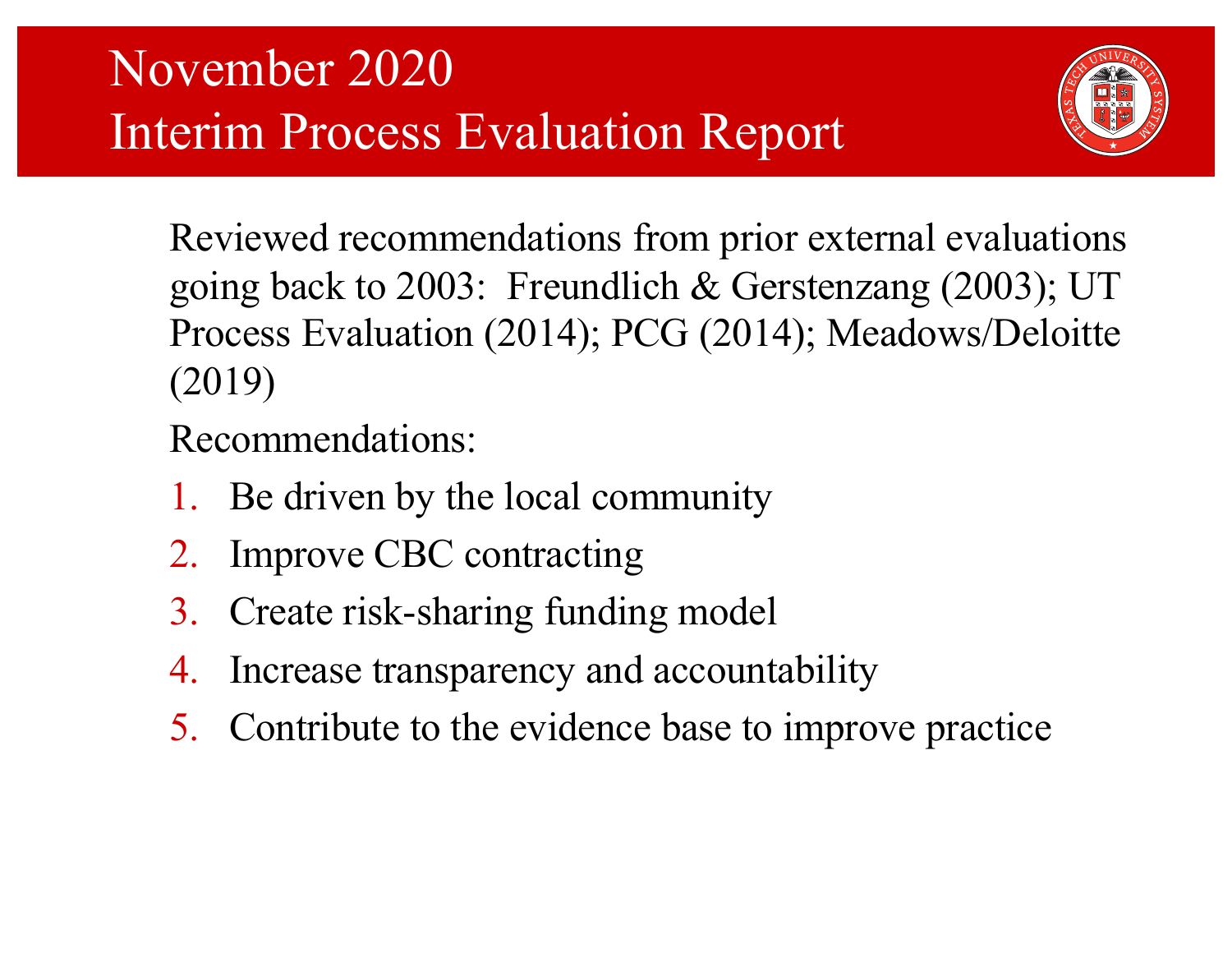## Current/Continuing Issues



- § Child welfare (SWI/CPI/FBSS/CPS) should be viewed holistically
- How "community" (e.g., catchment areas) is defined and order of implementation should be re-evaluated
- Implementation phases should be tied to readiness (readiness metrics need to be created)
- Funding model is critical to success
	- § *Align levels and placements/reimbursements*
	- § *Examine alternative payment models (links on following slide)*
	- § *DFPS and State are not subject to all costs, and may not even know state costs*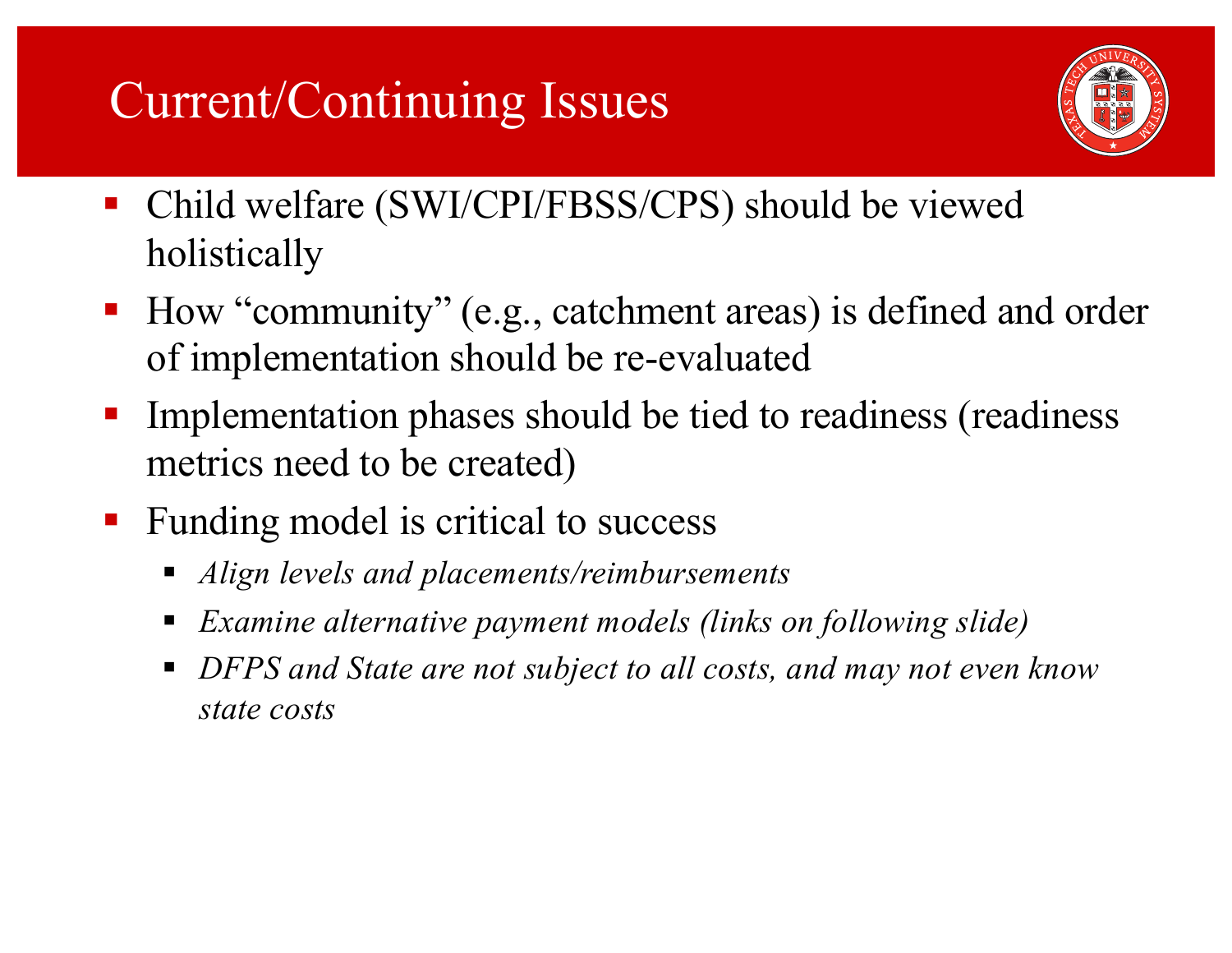# Alternative Payment Models



- § **HHSC Value-Based Care**: https://www.hhs.texas.gov/about/processimprovement/improving-services-texans/medicaid[chip-quality-efficiency-improvement/value-based-care](https://www.hhs.texas.gov/about/process-improvement/improving-services-texans/medicaid-chip-quality-efficiency-improvement/value-based-care)
- § **Health Care Payment Learning & Action Network (HCP-LAN)**: [https://hcp-lan.org/apm-framework](https://hcp-lan.org/apm-framework/)/
- § **HCP-LAN Alternative Payment Model (APM) Roadmap**: [https://hcp-lan.org/apm-roadmap](https://hcp-lan.org/apm-roadmap/)/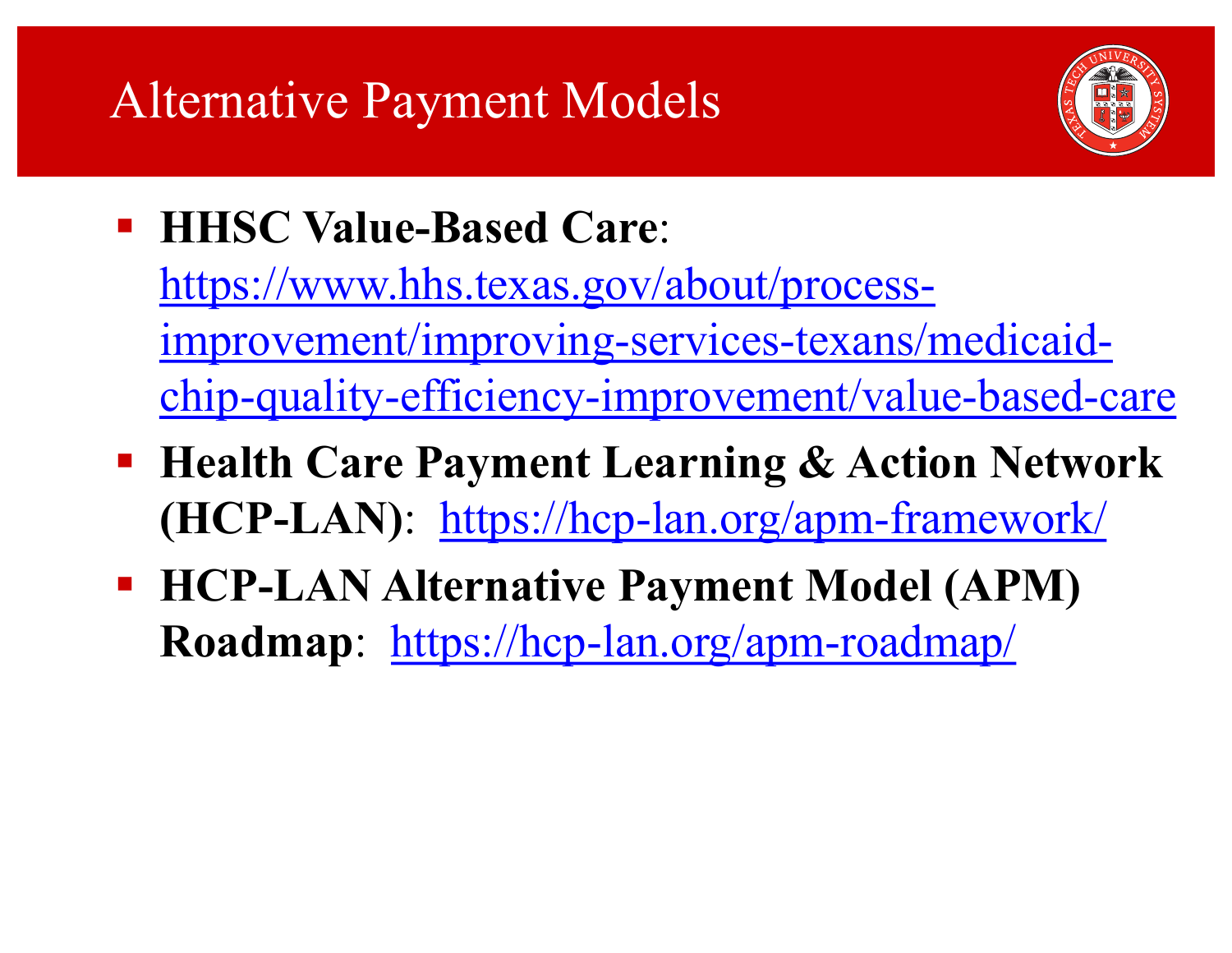## Current/Continuing Issues



- § "Practice" should be operationalized more specifically. Examples:
	- § *Placement criteria should be rank-ordered*
	- § *Metrics (e.g., proximity) should be more specific (not 50-mile radius, placed-in-county or placed-in-region)*
	- § *Assessments of risk and program/service needs should be continuously validated*
	- § *The type of analytics being conducted by Dr. Sean Allen's team at ACH should be replicated across the state*
- OCBCT should be granted more specific operational authority to achieve its goals defined in SB1896 and HB3041.
- **Transparency and accountability continue to be obvious areas** which need attention and improvement.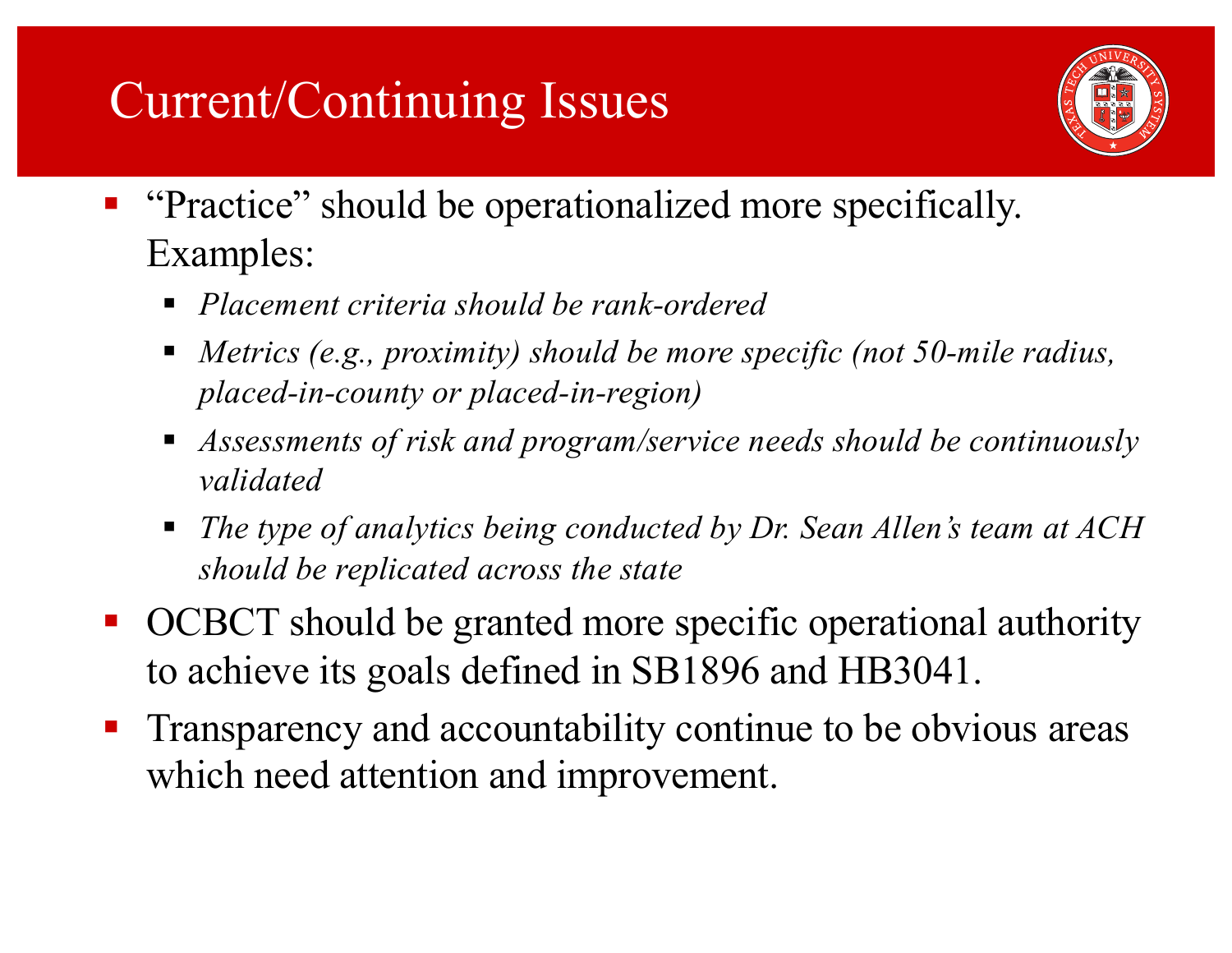### Contact Information



- Eugene Wang, Ph.D.
- [eugene.wang@ttu.edu](mailto:eugene.wang@ttu.edu) (work email)
- 806-834-3787 (work phone)